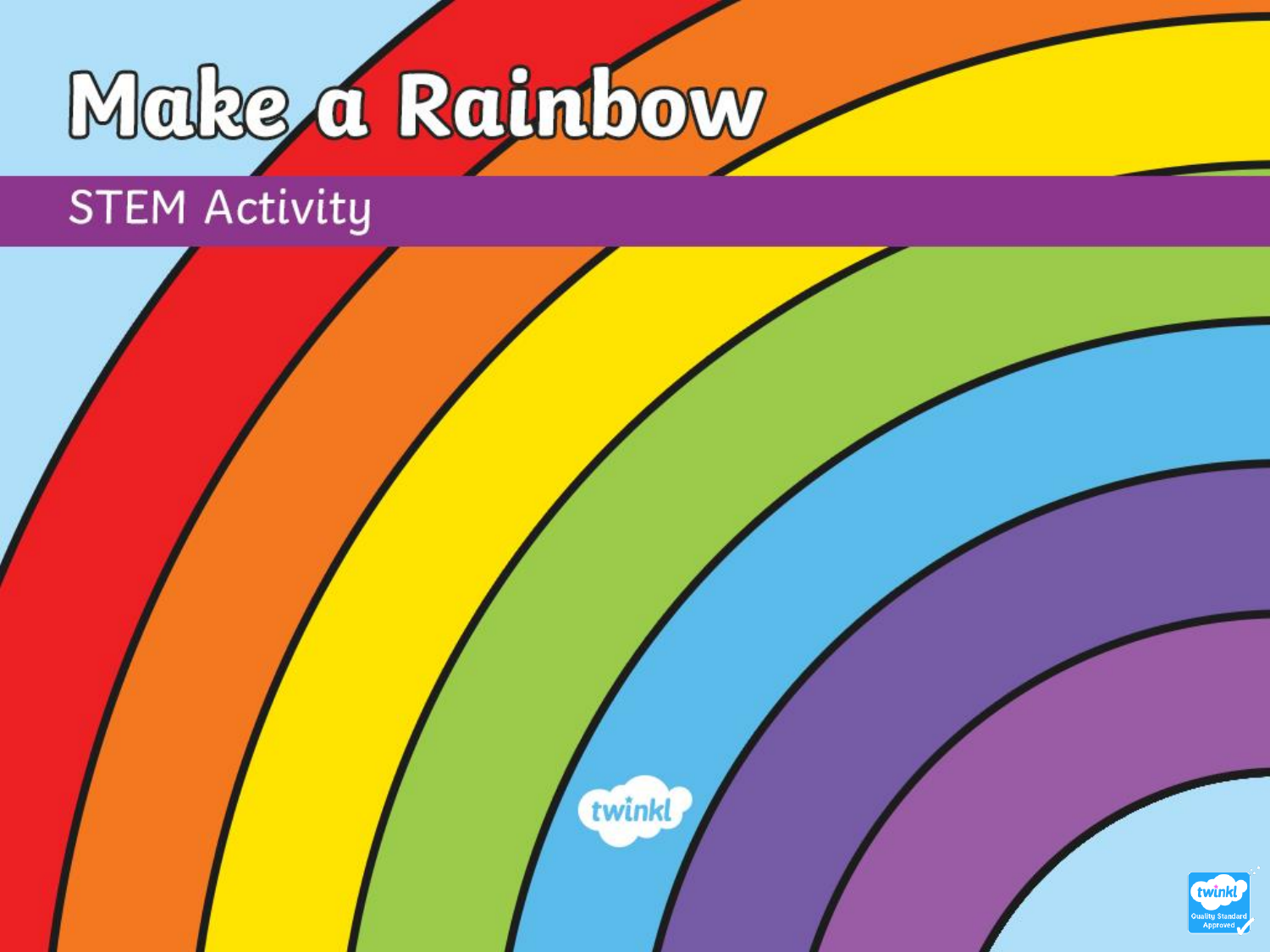### **Sparkling Sunshine**

Often when we think of light, we think of all the electrical things that make light such as bulbs, torches and street lights.

However, we are surrounded by lots of beautiful natural light that comes from the biggest source in our galaxy – the Sun!

The light from the Sun travels huge distances to reach us here on Earth. When it finally arrives, it can create some beautiful things.

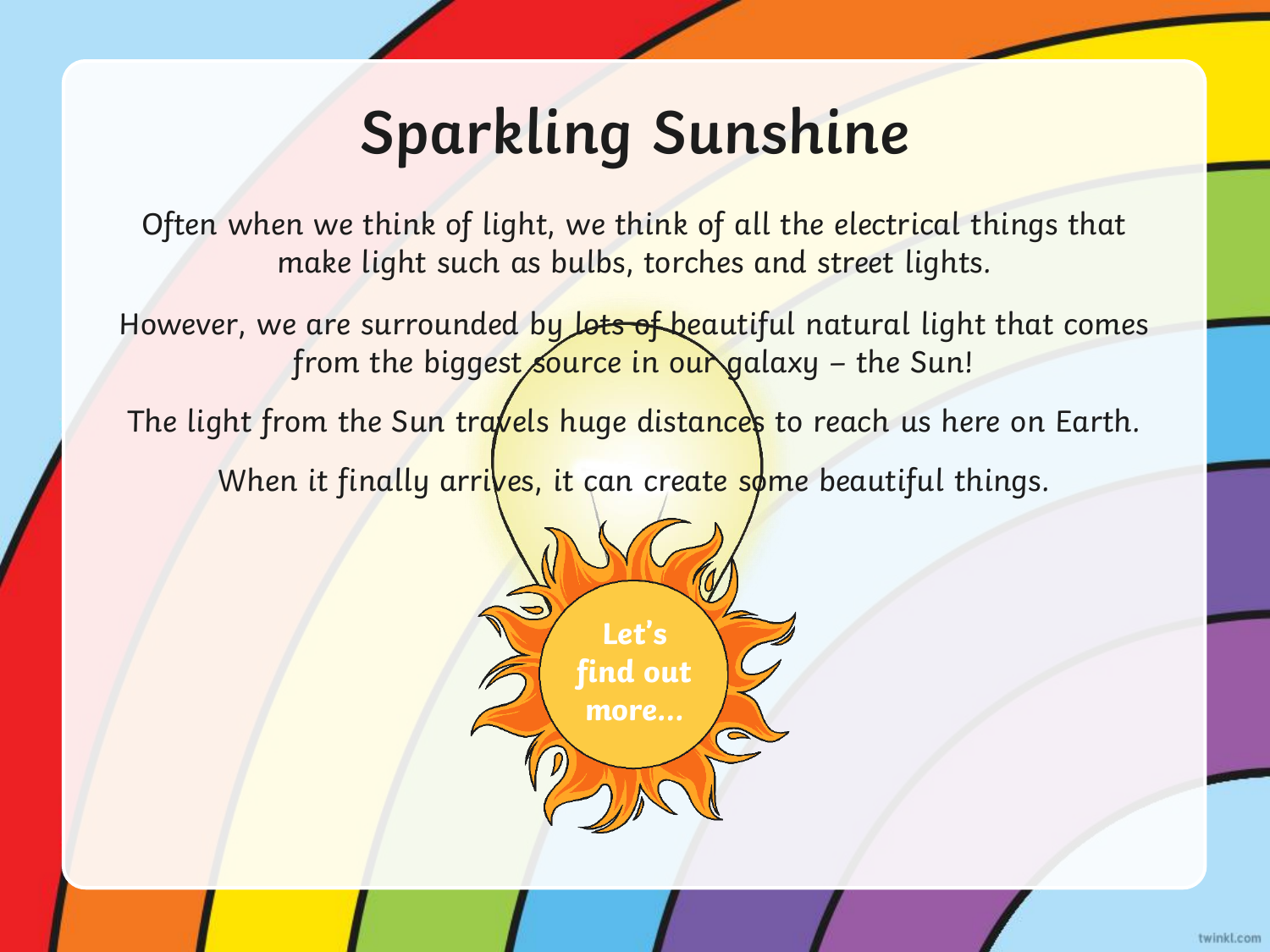## **What You Need**

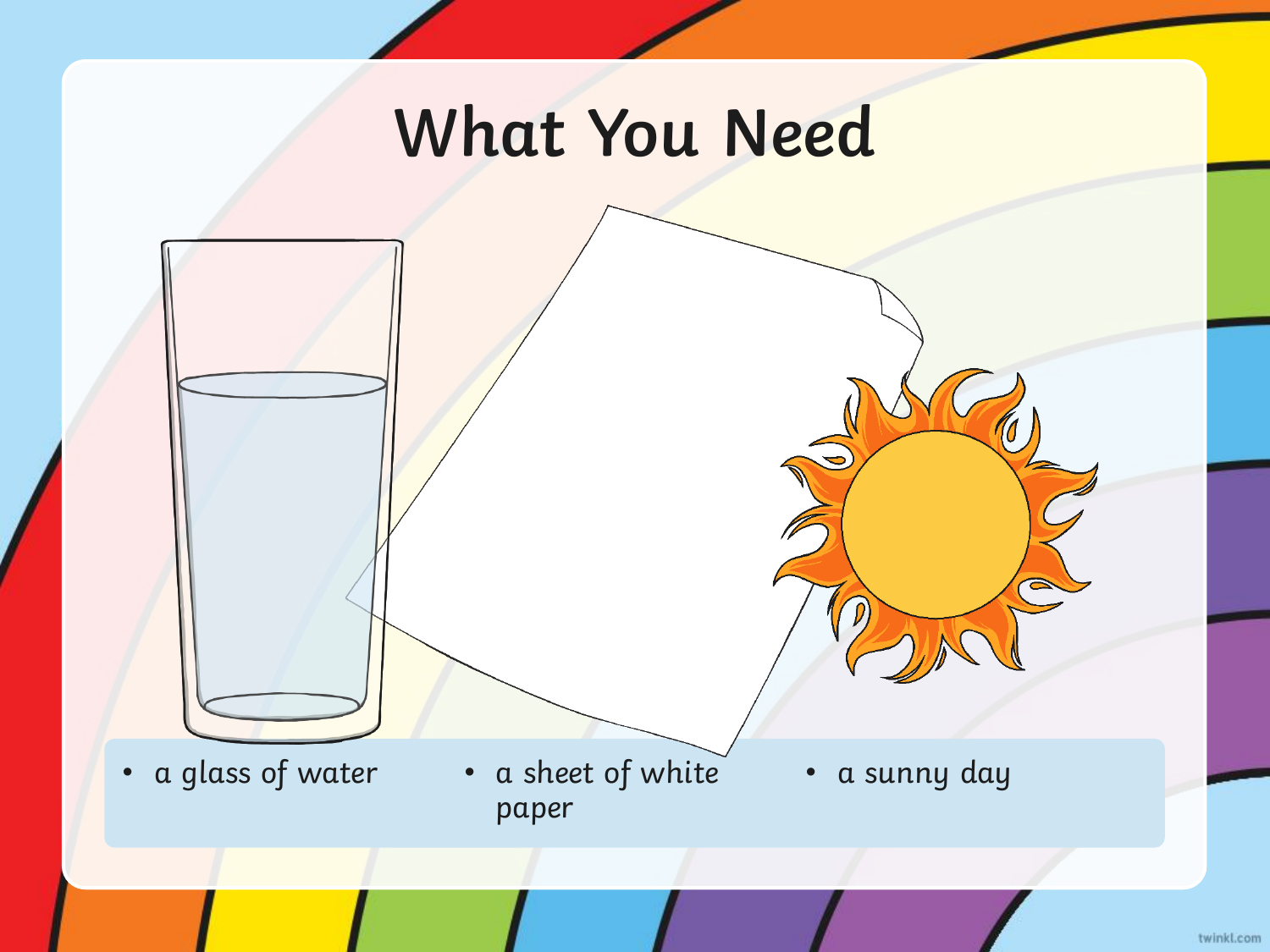### **What to Do**

Very carefully, place the glass of water on the edge of a table or on a sunny windowsill so that it is sitting at the edge.

(Make sure it is in the sunlight!)

Move the sheet of paper next to the glass of water. **2**

**1**

Move the paper and the glass until a rainbow appears on the paper. **3**

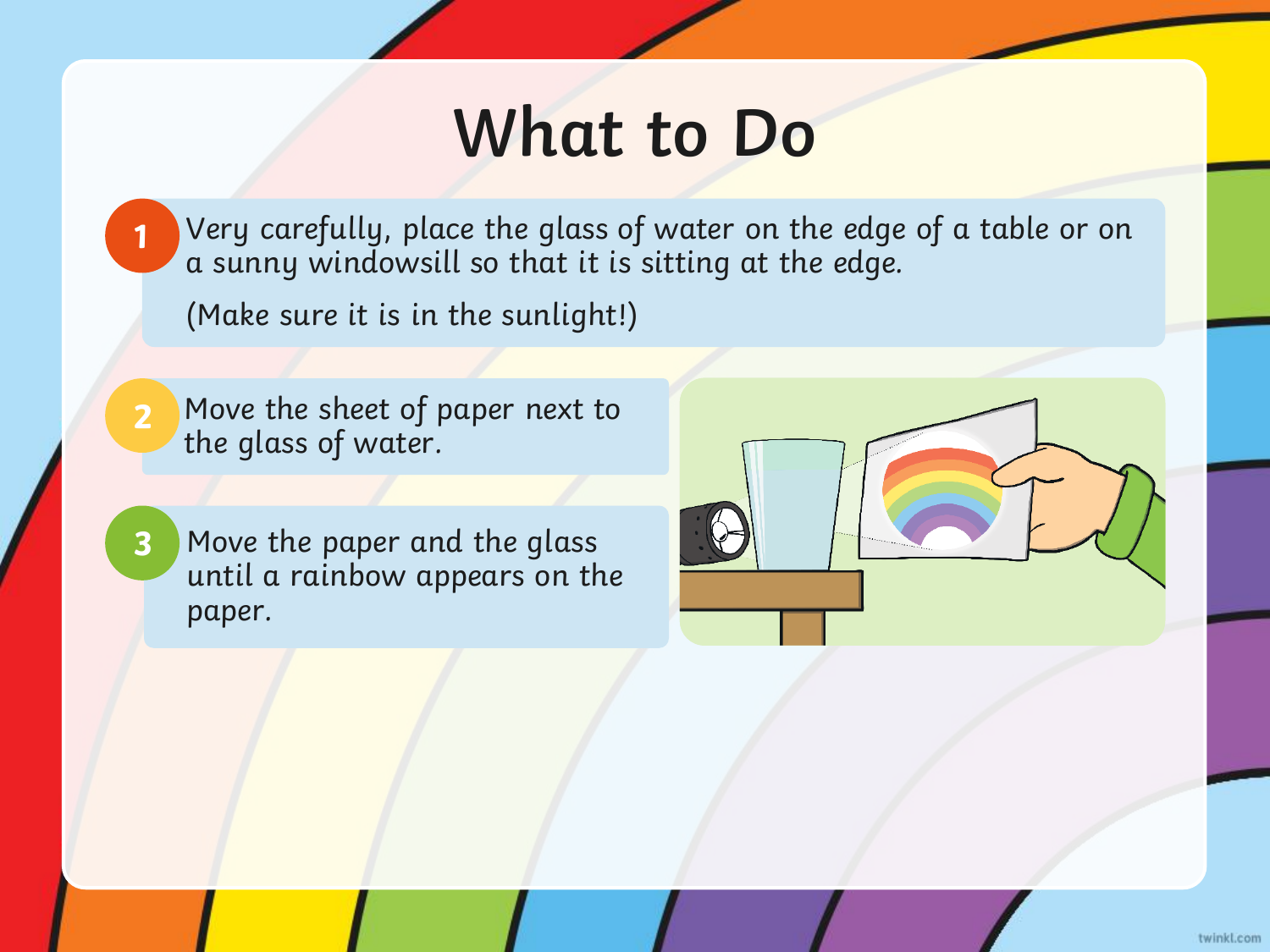# **Here's What's Happening…**

Sunlight is made up of all the colours of the rainbow.



We see light as white because when we see all the colours mixed up together, they look white to us.

Light travels in waves.

When light waves go through the water, the light waves are bent and then they separate. This is called refraction.

When this happens, we see the bent and separated light waves as the different colours of a rainbow.